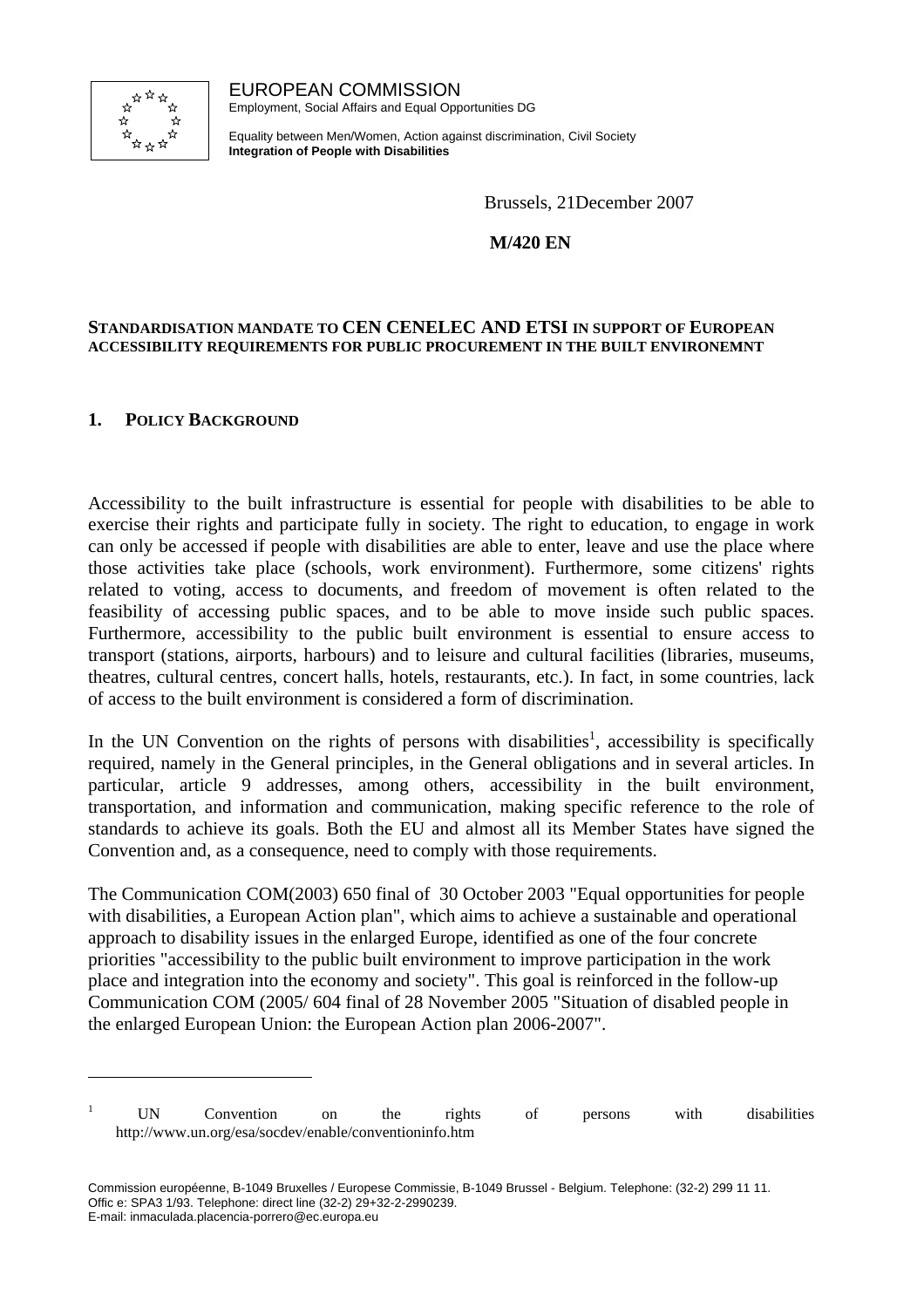Furthermore, the European Commission has issued a Communication COM (2007) 501 on the Policy for the accommodation of Commission Services in Brussels and Luxemburg that refers to the accessibility of Commission buildings for persons with disabilities.

In its **EP REPORT A6-0351/2006** from October 2006 on the situation of people with disabilities in the enlarged European Union: the European Action Plan 2006-2007 2006/2105(INI)), the European Parliament "calls for more to be done in terms of infrastructure to allow access to the built and newly-designed environment for people with disabilities, highlighting the importance of suitable access for people with disabilities from the planning and administrative approval stage, of standard design in buildings, fixtures and fittings and the elimination of architectural barriers; calls on the Commission to exercise fully its responsibilities in this respect in implementing the Structural Funds regulations during the period 2007-2013 and calls on the EU institutions to take the necessary measures in the interest of making their buildings accessible to everyone."

Furthermore, the EP report on housing and regional (2006/2108(INI)) stresses the importance of accessibility to the built environment for people with disabilities.

The Council RESOLUTION of 15 July 2003 on promoting the employment and social integration of people with disabilities (2003/C 175/01) asks to "remove barriers impeding the participation of people with disabilities in social life and, in particular, in working life, and prevent the setting up of new barriers through the promotion of design for all".

This is complemented by the **COUNCIL RESOLUTION of 6 February 2003** '*e*Accessibility' — improving the access of people with disabilities to the knowledge based society (2003/C 39/03) that calls to " promote a feedback of standardisation activities and their impact on the real-life situation of the elderly and people with disabilities; tackle the removal of technical, legal and other barriers to their effective participation in the knowledge based economy and society."

In addition, Article 13 of the Treaty provides for measures against discrimination inter alia on the grounds of disability. In November 1999 the European Commission adopted an antidiscrimination package based on Article 13 of the Treaty which led to a Directive in the field of employment and occupation prohibiting discrimination on all grounds listed in Article 13. The Equal Treatment in employment Directive (2000/78) makes mandatory the principle of reasonable accommodation for disabled employees in employment and training. An accessible built environment is basic to accommodate persons with reduced mobility in the workplace and can be seen as a way to prevent problems concerning collective accommodation of people with disabilities.

Public purchases constitute an important market: total public procurement in the EU (15) amounts to  $\epsilon$ 1.500 billion or 16% of the Union's GDP. To ensure fair conditions for the crossborder competition of suppliers, public procurement is subject to Community and international rules. However, according to the Public Procurement Directives it is possible to integrate social considerations<sup>2</sup> and specifically the use of Design for All and Accessibility requirements in the

 $\overline{a}$ 

 $^{2}$  Directive 2004/18/EC of 31 March 2004 of the European Parliament and of the Council of 31 March 2004 on the coordination of procedures for the award of public works contracts, public supply contracts and public service contracts, OJ L 134/114 of 30 April 2004. Also available at: http://europa.eu.int/comm/internal\_market/publicprocurement/legislation\_en.htm http://europa.eu.int/smartapi/cgi/sga\_doc?smartapi!celexapi!prod!CELEXnumdoc&lg=EN&numdoc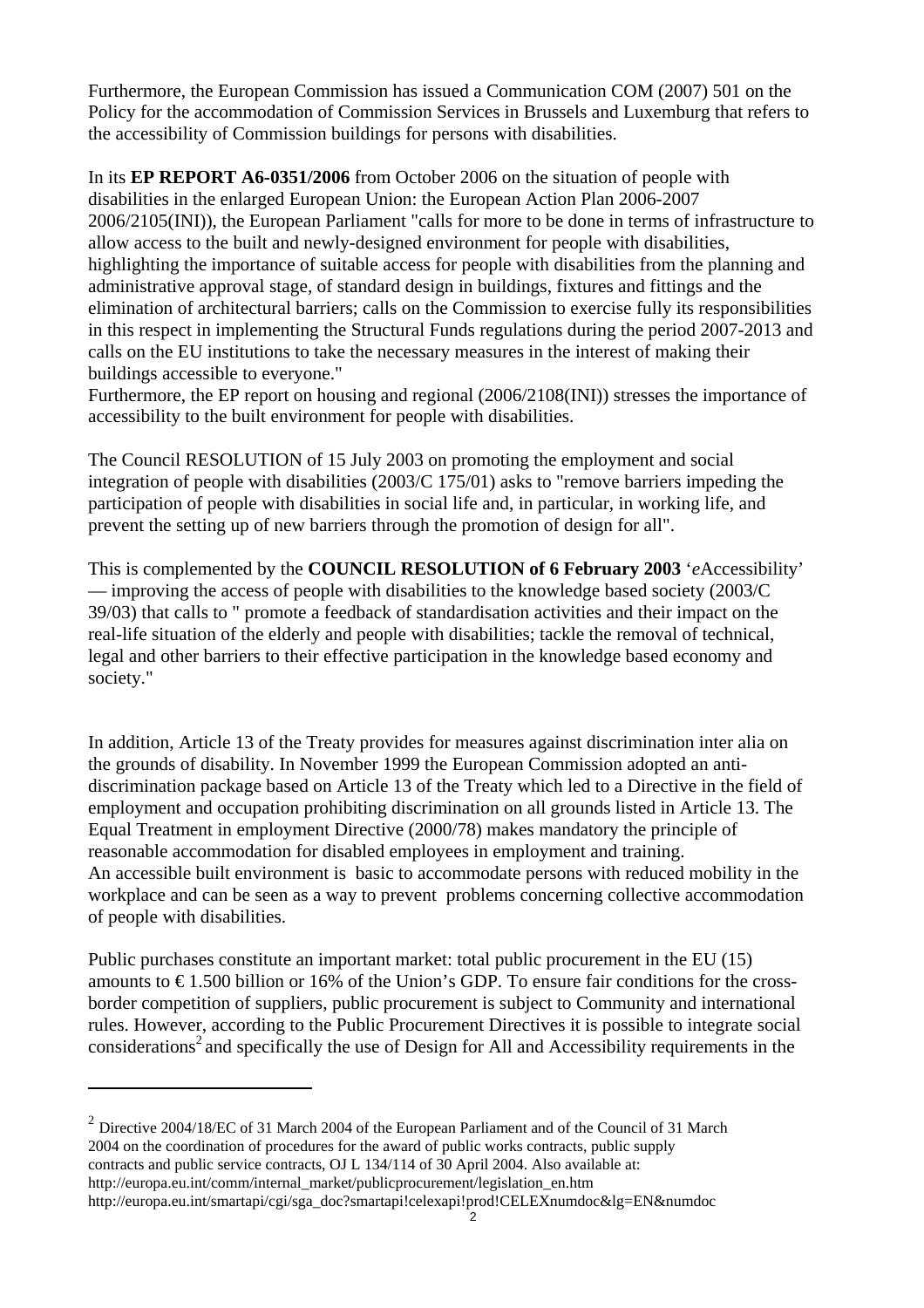technical specifications in the contract documentation for public bids. There are also possibilities for including Design for All and Accessibility in the technical specifications and award criteria addressing the social area in order to remove barriers for the participation of people with disabilities and facilitate their participation in society. Several Member States are already using these possibilities. At international level several countries such as the US and Canada are asking for accessible ICT products and services in their public tenders. The USA also has formal standards in the area of accessible built environment that are used in their legislation.

### **2. JUSTIFICATION**

This mandate falls within the framework of the general policy of the Commission with respect to technical harmonisation and standardisation and supports disability policies.

Europe is promoting a "Design for All" approach to the built environment so that buildings and public spaces are readily usable by as many people as possible and accessible to all. Furthermore, it is well known that the costs to build an accessible building from the beginning are negligible, while introducing ad-hoc accessibility solutions at a later stage is not only costly but also usually less satisfactory for the public including, of course, for persons with disabilities. In this context, having clear standards that define functional requirements for accessibility to the built environment to be used in public procurement can facilitate a policy for the prevention of accessibility barriers. These standards could also be used when a building is being renovated and accessibility solutions are needed as a guidance of the desirable solutions.

Moreover, accessible built environments are economically attractive. The functionality is more flexible and the infrastructure more sustainable as there is less need for expensive adaptations of the environments at a latter stage.

Although access to the built environment is essentially a Member State responsibility, the above mentioned Commission 2003 Communication on "Establishing equal opportunities for people with disabilities: A European Action Plan" committed itself to take into account the recommendations made in 2003 by the Group of independent experts on accessibility to the Built environment and expressed in the report called " 2010: a Europe for All". In particular two activities were indicated under the Action Plan chapter on "Accessibility to the built environment": Promoting the inclusion of accessibility provisions in public procurement policies and, secondly, in the allocation of Structural Funds at national and regional levels. This is achieved in the revised Public Procurement Directives and in the new Structural Funds Regulation (Art.16). According to the Public Procurement Directives it is possible to integrate social considerations<sup>3</sup> and specifically the use of Design for All and Accessibility requirements in the technical specifications in the contract documentation for public bids.

 $\overline{a}$ 

<sup>3</sup> Directive 2004/18/EC of 31 March 2004 of the European Parliament and of the Council of 31 March 2004 on the coordination of procedures for the award of public works contracts, public supply contracts and public service contracts, OJ L 134/114 of 30 April 2004. Also available at: http://europa.eu.int/comm/internal\_market/publicprocurement/legislation\_en.htm http://europa.eu.int/smartapi/cgi/sga\_doc?smartapi!celexapi!prod!CELEXnumdoc&lg=EN&numdoc =52001DC0566&model=guichett

<sup>=52001</sup>DC0566&model=guichett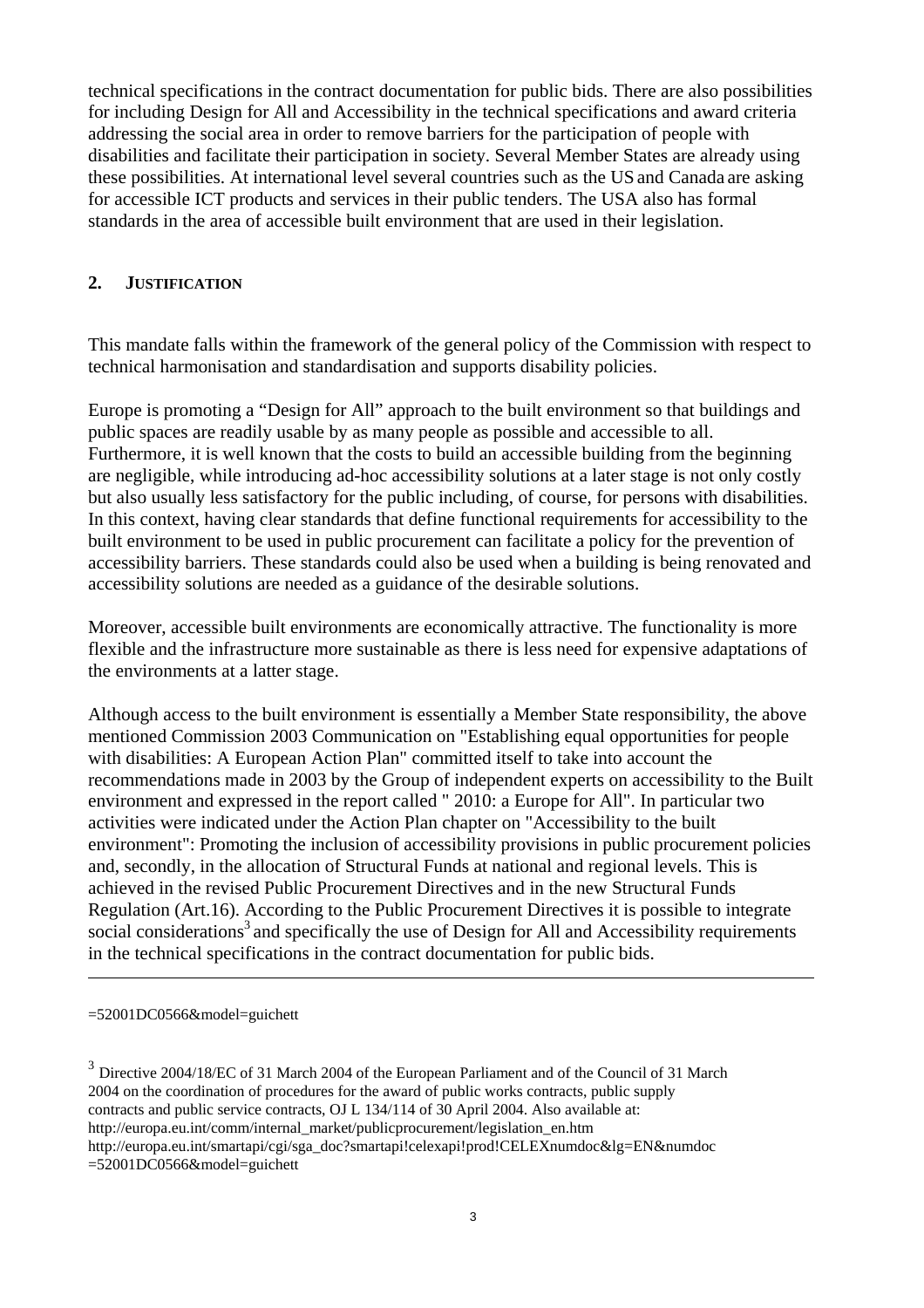Some Member States have regulatory and/or technical standards and conformity assessment schemes to assess accessibility of buildings, which are also used in public procurement. While many standards, building codes and other schemes (sometimes legislation) are based on previous work in ISO and guidance provided by CEN, the different national approaches are not harmonised and this could influence the acceptance/refusal of designs and/or products while in fact not influencing the level of accessibility of a building.

## **3. OBJECTIVE**

Against this background, and based on the results of previous studies and stakeholders consultations, the main objective of this mandate is to:

- facilitate the public procurement of accessible built environment following the Design for All principles by developing a set of standards/Technical specifications that will contain (I) a set of functional European accessibility requirements of the built environment and (II) a range of minimum technical data to comply with those functional requirements.
- provide a mechanism through which the public procurers have access to an online toolkit, enabling them to make easy use of these harmonised requirements in procurement process.

#### **4. DESCRIPTION OF THE MANDATED WORK**

Despite the diversity in the specific technical solutions, at functional level, people with disabilities have similar accessibility requirements across Europe. It is important to keep in mind that these accessibility requirements of the built environment (including construction products, buildings, public buildings, public places, parking, routes, transport related built facilities like stations, ports, airport, recreation, leisure, cultural, educational and sport facilities…including internal as well as external share spaces and movement to/ inside/ from such buildings/ facilities/ spaces) must address the wide diversity of people with disabilities while not ignoring the specific requirements of target groups with different ages (including children and older persons, making specific differences if needed) and abilities. In particular, possible conflicting requirements like shared space issues need to be carefully addressed.

The mandated work includes accessibility to all the above mentioned venues in their foreseeable use, including emergency access and evacuation. Furthermore, as specified below and in connection to mandate M/376, any technology products and services used in intelligent buildings, for example for automatic doors, messaging systems, and orientation devices in build environment, should be also considered.

The work in the mandate shall make a distinction between the Design of buildings including access to/ from the building, i.e. the accessibility of the infrastructure, or the accessibility of floors and rooms inside the building, open venues, civil engineers work and Construction products.

It is important to note that the Construction Products Directive addresses safety requirements for construction works. When assessing the need for accessibility requirements related to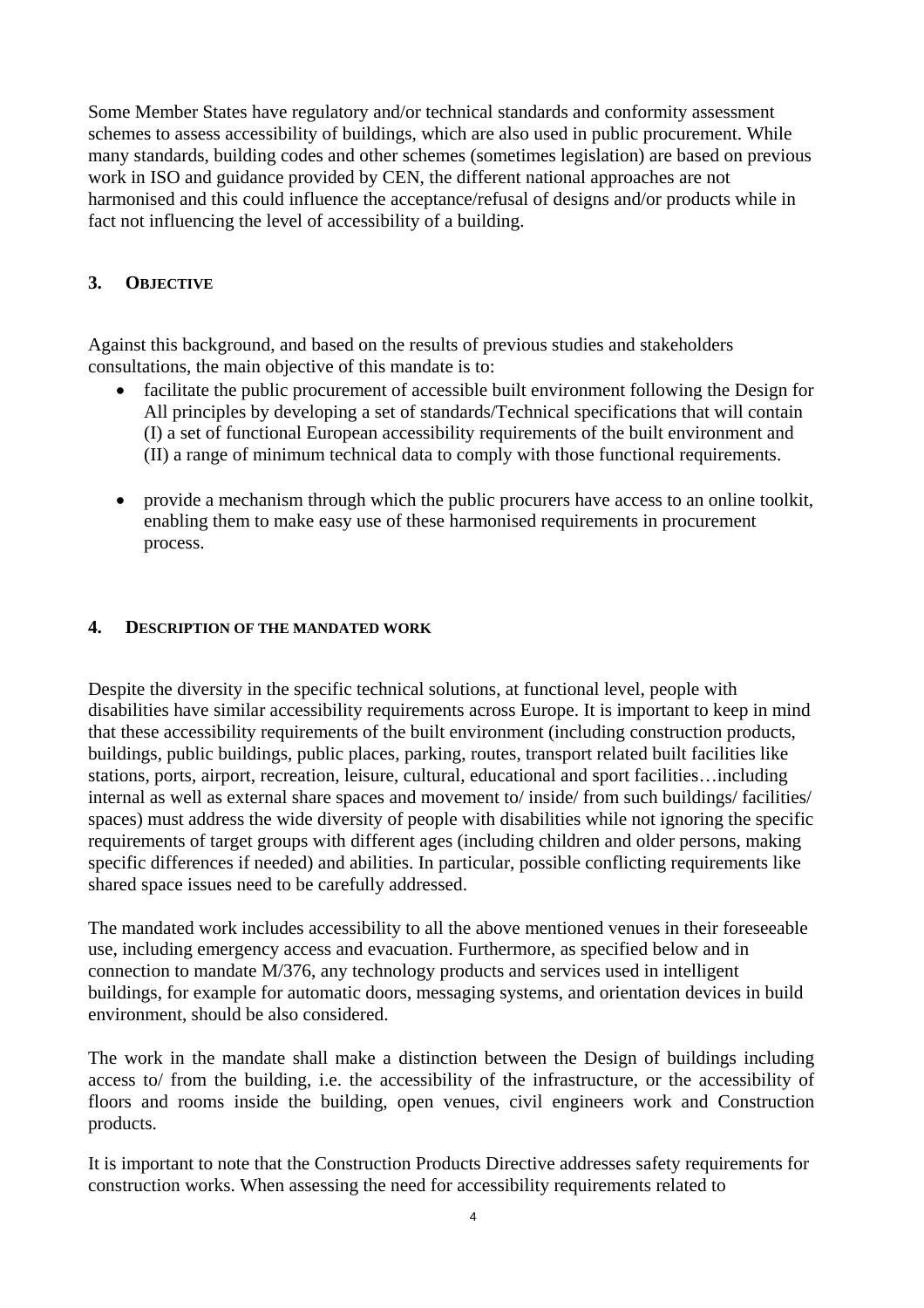construction works, all safety requirements contained in the existing standards must be respected.

There may be instances where existing Community legislation addresses accessibility issues, as with the example of the construction products Directive above, but also in other spheres such as rail travel passenger ships, buses and coaches and airports. Part of the work carried out under this mandate is to seek out such instances and take due account of them.<sup>4</sup>

The Mandate should provide guidance at 2 levels:

• **First**, defining a European standard at the level of common *functional* requirements for accessibility in the built environment that can be used for public procurement. Tendering authorities should be presented with a set of comprehensive functional parameters from which they will select the parameters that correspond to the construction work that will be undertaken.

For example, a requirement could describe the specific needs of people i.e. using wheel chairs, people carrying children in prams, travellers carrying luggage or people with hearing or seeing disabilities to approach, enter, move inside and to leave buildings and infrastructures and describe the aspects in design, or the use of materials/products that have to be taken into consideration

• **Second** defining European standard/Technical specifications that describe the *technical* details to be able to fulfil the above mentioned functional accessibility requirements, for example, the minimum adequate width of a door.

In this light, the ESOs are mandated to carry out the following work:

#### **Phase I**

 $\overline{a}$ 

## **Inventory and feasibility of European and international accessibility standards in the built environment**

After formal acceptance of the mandate, CEN/CENELEC and ETSI will present to the Commission a detailed proposal for the Work Programme after 6 months.

The deliverables shall be submitted to the Commission not later than 18 Months after the acceptance of the mandate, and shall consist of two Technical Reports:

### **(I.1) A first Technical report covering**

(a) **An inventory of existing standards, building codes**, **technical regulations and guidance documents** for accessibility to the built environment (including buildings, public places,

<sup>&</sup>lt;sup>4</sup> Trans-European Conventional and High Speed Rail System Technical Specification for Interoperability., EU Regulation 1107/2006concerning the Regulation on rights and obligations of people with disabilities and passengers with reduced mobility when travelling by air.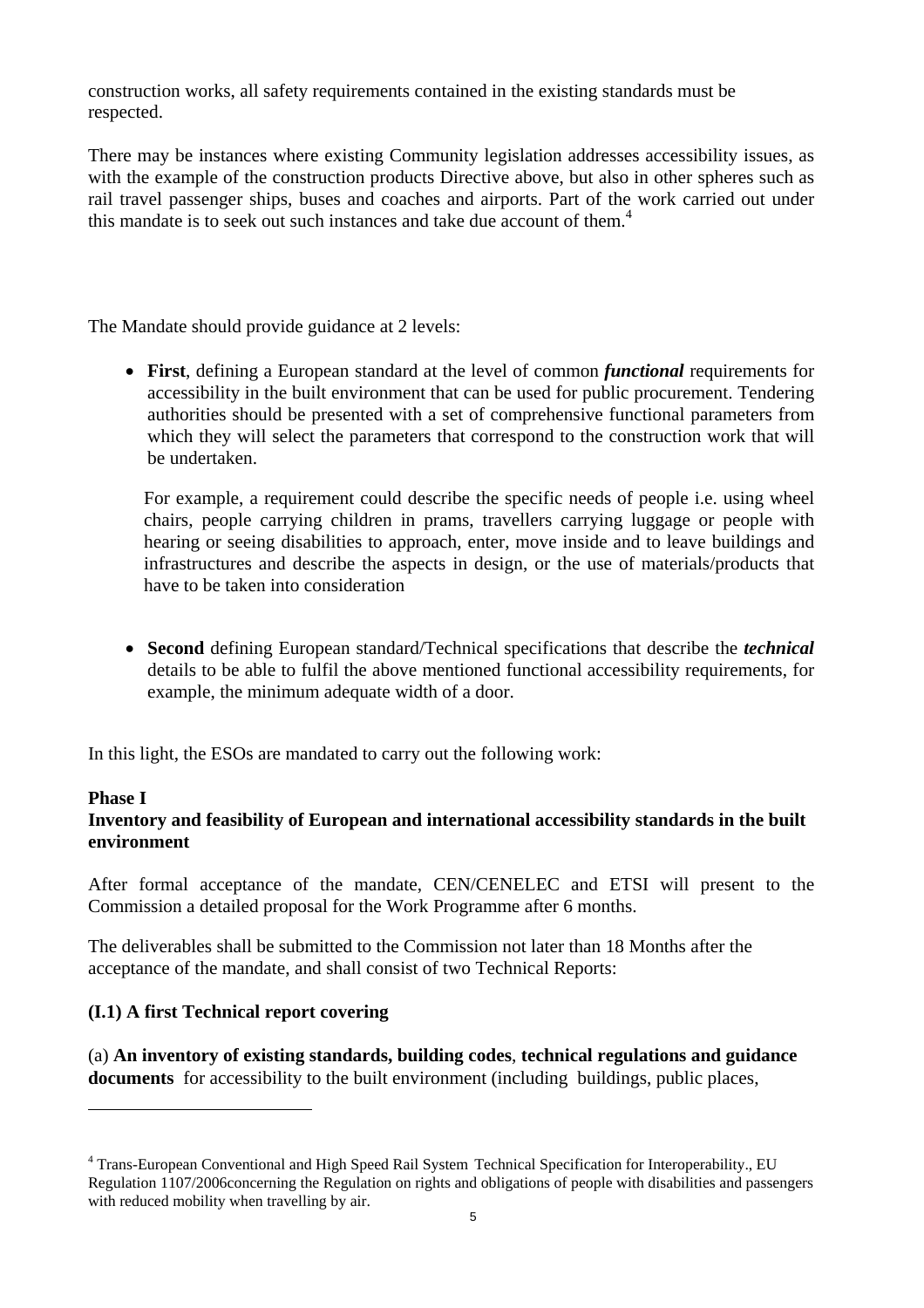transport related built facilities like stations, ports, airport… external public places and shared spaces) in Member States and internationally. It should include also other relevant guidance documents like European handbooks on accessibility or the international accessibility symbols. An analysis of whether they describe functional requirements or information on the technical performance criteria (including on construction products) shall be provided.

The inventory should also gather information on the use of these standards, building codes technical regulations and guidance documents in public procurement or in legislation and, if possible, whether the existing standards (even when not yet (regularly) used) would be suitable to be used as technical specifications and as criteria for awarding public contracts (in the sense of the Public Procurement Directives).

(b) **An analysis of gaps** identifying areas in the accessibility to the built environment where no standards, building codes , **technical regulations or guidance documents** exist or where the existing standards , building codes , **technical regulations or guidance documents** need to be complemented to have a comprehensive European standard. This analysis should distinguish between

(I) functional accessibility requirements and

(II) a range of minimum technical performance criteria to comply with those functional requirements.

(c**) A proposal for a standardisation work programme** for the development of two European standards

(I) A European Standard that contains a set of functional European accessibility requirements of the built environment making the distinction between design and products to be used as either technical specifications or as criteria for awarding public contracts (in the sense of the Public Procurement Directives).

(II) A European standard/Technical Specifications that describe the range of minimum technical details to comply with those functional requirements

The proposal should clarify for both standards and technical specifications the parts of the work where these requirements and technical performance criteria do not exist or are not yet standardised or where the existing requirements and technical details are not considered adequate or suitable as identified in the analysis gap for their use in public procurement. This proposal should contain a justification if, and which parts of the program should be carried out in Phase II of this Mandate.

It is important in all parts of the report (a,b,c) to distinguish between building/design level and (construction) product level, due to the fact that accessibility of the built environment depends mostly of the design and the foreseeable use of specific construction products that influence the performance of a building.

Whenever relevant in all above mentioned parts of the report, differences in the approach for new and renovated buildings should be described. Due to the more challenging situation for designers and constructors when renovating buildings, European standards should provide guidance for different levels of adapting existing buildings from minor/basic changes to a adaptation for complete accessibility.

When any specific technical parameter for accessibility for construction products as defined in the Construction Products Directive is identified, the report should give guidance about the relation of these specific parameter/requirement with the related existing harmonised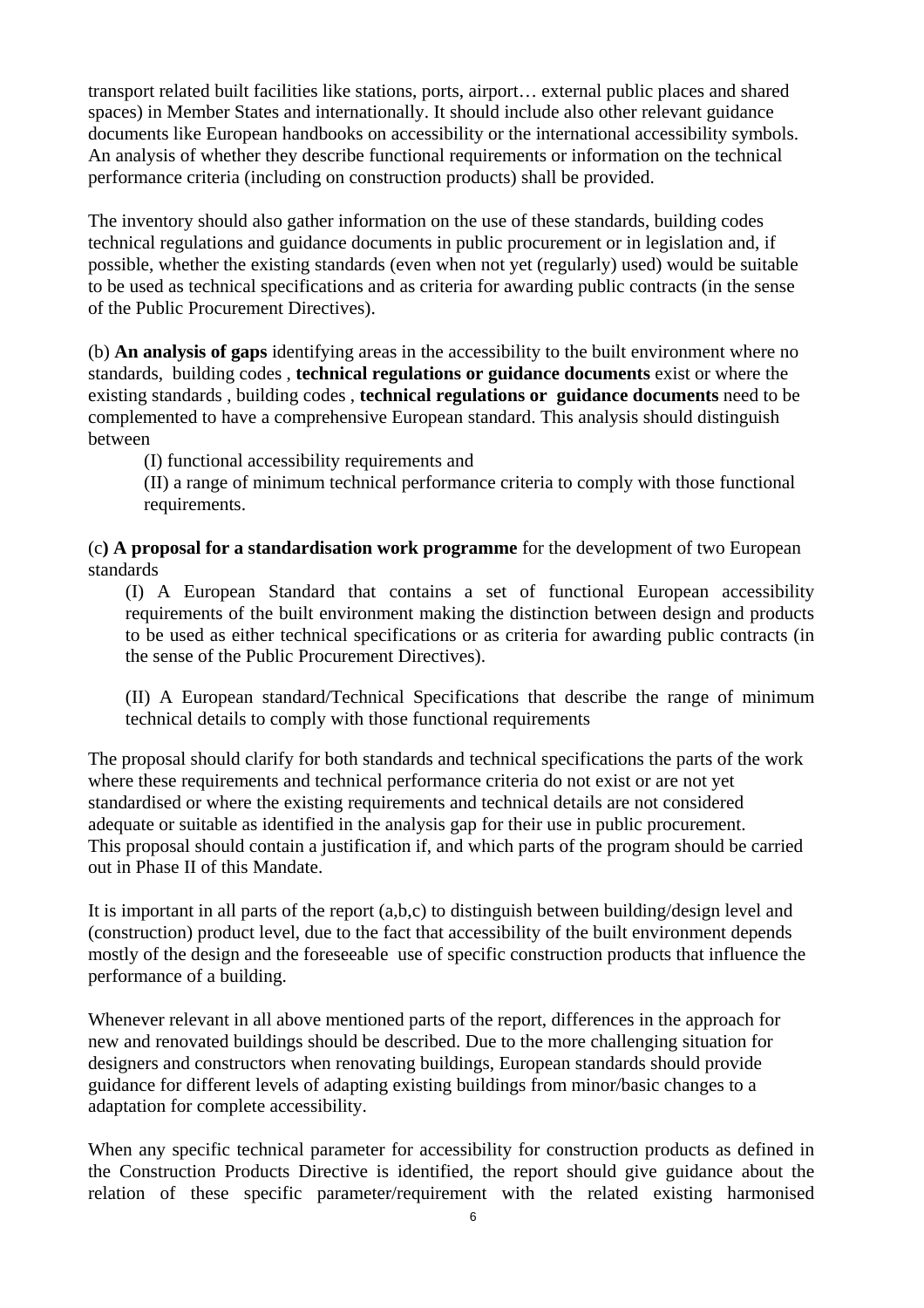construction product standards. The TR shall take the foreseeable conditions of use of the product into consideration. Where several different conditions of intended and foreseeable use exist that result in different technical requirements, they should be described distinctly.

## **(I.2) A second technical report**

Based on the results of mandate M/376 and to make the best use of the work carried out in this Phase, the European Standardisation Organisations (ESOs) will also prepare in the second technical report **an analysis of the existing conformity assessment schemes** of the buildings and products meeting accessibility requirements for the built environment (including buildings, public places, transport related built facilities like stations, ports, airport… external public places and shared spaces), in Member States and internationally (see mandate M 376 for further guidance). The analysis shall refer to existing schemes of this nature at European and international level. The analysis shall consider the full range of possible solutions, including supplier self-declaration, certification/ accreditation of suppliers, and third party certification schemes.

The analysis shall also address existing or propose requirements for suppliers' technical capacities and abilities in the accessibility domain, which can be used for the selection of suppliers or in support of the conformity process.

As a first step, the two draft versions of these technical reports will be submitted to an open and accessible review process organised by the ESOs in agreement with the Commission to facilitate feedback from all interested parties for example via Internet and an open event**.** The final reports submitted to the Commission will take due account of the European policy objectives, in particular in the field of accessibility, built environment and harmonisation. As a second step the Commission will decide (after consultation of stakeholders) when and if Phase II should be started.

Although the mandate contains proposals for the deliverables of Phase II, if the ESOs consider other deliverables more appropriate, the work programme should provide an indication of those deliverables best suited to carry out the work described in Phase II, as well as a justification of the proposed changes.

### **Phase II will start only after the agreement by the Commission of the deliverables of Phase I and the acceptance of the proposed standardisation plan**

## **Phase II - Standardisation activities**

The aim is to produce 3 deliverables:

- two European standards (I, II) and
- an online toolkit with guidance material (III)

(I) a European Standard at the level of common *functional* requirements that contains a set of functional European accessibility requirements of the built environment to be used as either technical specifications or as criteria for awarding public contracts (in the sense of the Public Procurement Directives) and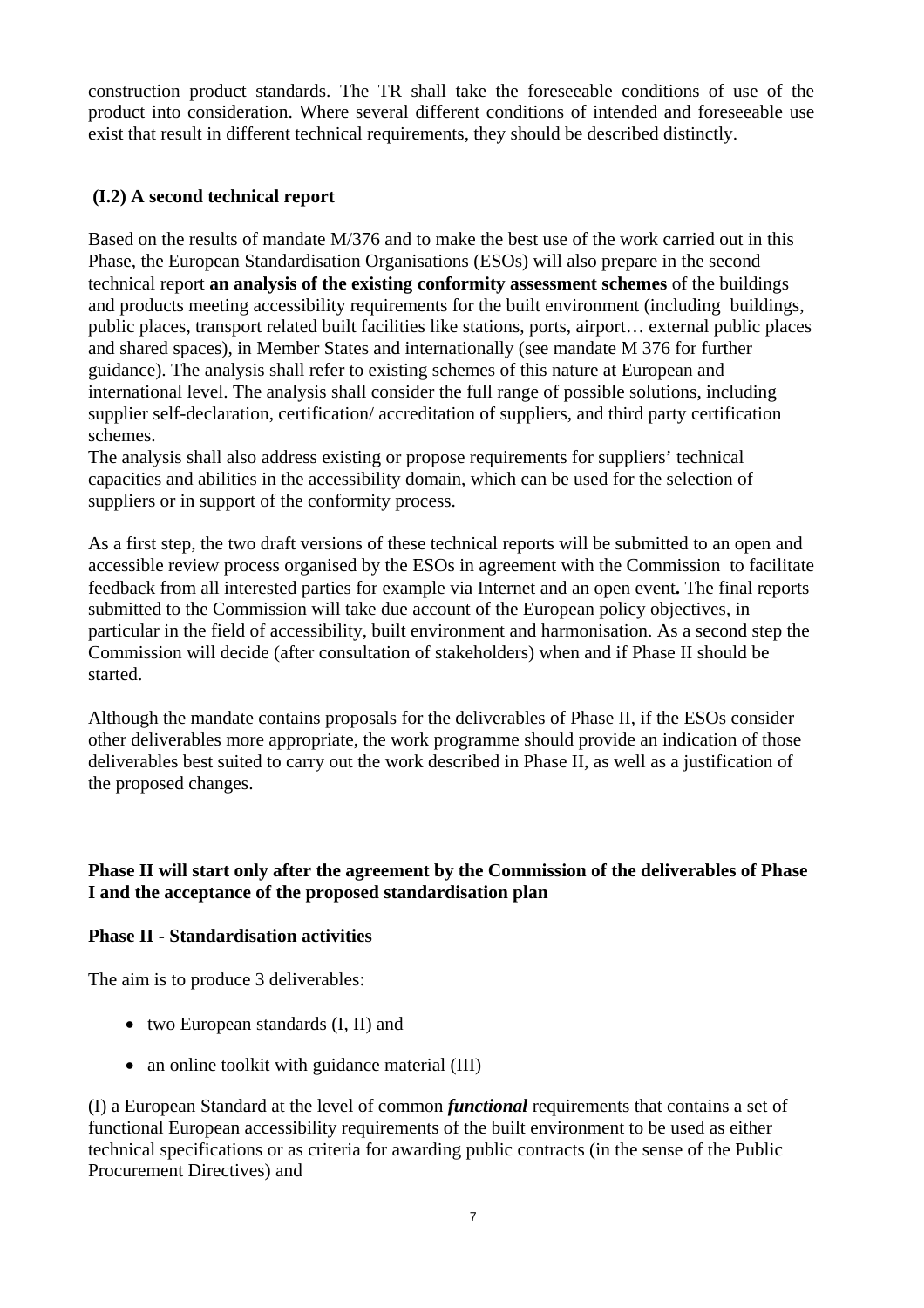(II) a European standard that describes the *technical* performance criteria to be able to fulfil the above mentioned functional accessibility requirements with a set of values for minimum acceptable performance or a range/classes of technical values for minimum acceptable performance.

If needed, and as a result of the outcome of Phase I of this mandate, adjustments to the type of standardisation deliverables identified above could be done.

The draft European Standards shall be provided within 18 months of the start of Phase II. The ENs should be provided within 24months of the start of Phase II, subject to due completion of the approval process by the ESOs.

(III) The content of these two standards should be accessible via an online toolkit.

The toolkit shall provide guidance in a clear and comprehensible text for public procurers. The functional requirements and technical performance criteria should be described in a user-friendly way so that the target audience, mainly procurer officers, designers and contractors, can use them as technical specifications and as award criteria in the tenders, or in support of conformity processes. Already existing requirements/guidelines/toolkits and best practices developed within this field in Europe and internationally should be taken into consideration.<sup>5</sup>

The on line toolkit and any related reports that contains guidance and support material for public procurements, should address at least planning guidelines and description of the process, examples of inclusion of accessibility in all phases of procurement, training of procures staff on the use of the developed material, inventory of existing accessibility support services and of accessibility support needs, verification of supplier claims of accessibility, tracking of noncompliance of products and services with accessibility requirements in tenders, information on the testing and conformity aspects.

This guidance and support material should be built upon that of Mandate 376 while complementing the already existing material with any relevant specific information related to the built environment.

The guidance and support material shall be provided within 18 months of the start of Phase II. A pilot version of the toolkit shall be available on line 18 months after the start of Phase II. The final on line toolkit shall be provided within 24 months of the start of Phase II.

# **5. EXECUTION OF THE MANDATE**

 $\overline{a}$ 

In the Work Programme, referred above, CEN/CENELEC and ETSI will list any aspect (design characteristics, construction products, specific intended uses,...) among those specified in the mandate which are not intended to be taken as a work item of the Work Programme and the reasons why these aspects are not covered in the Work Programme. Design characteristics, products and/or specific intended end uses not specifically mentioned in the mandate but relevant to the product family referred to shall also be included in the programme.

 $5$  See reference of the construction products guidance for public tendering